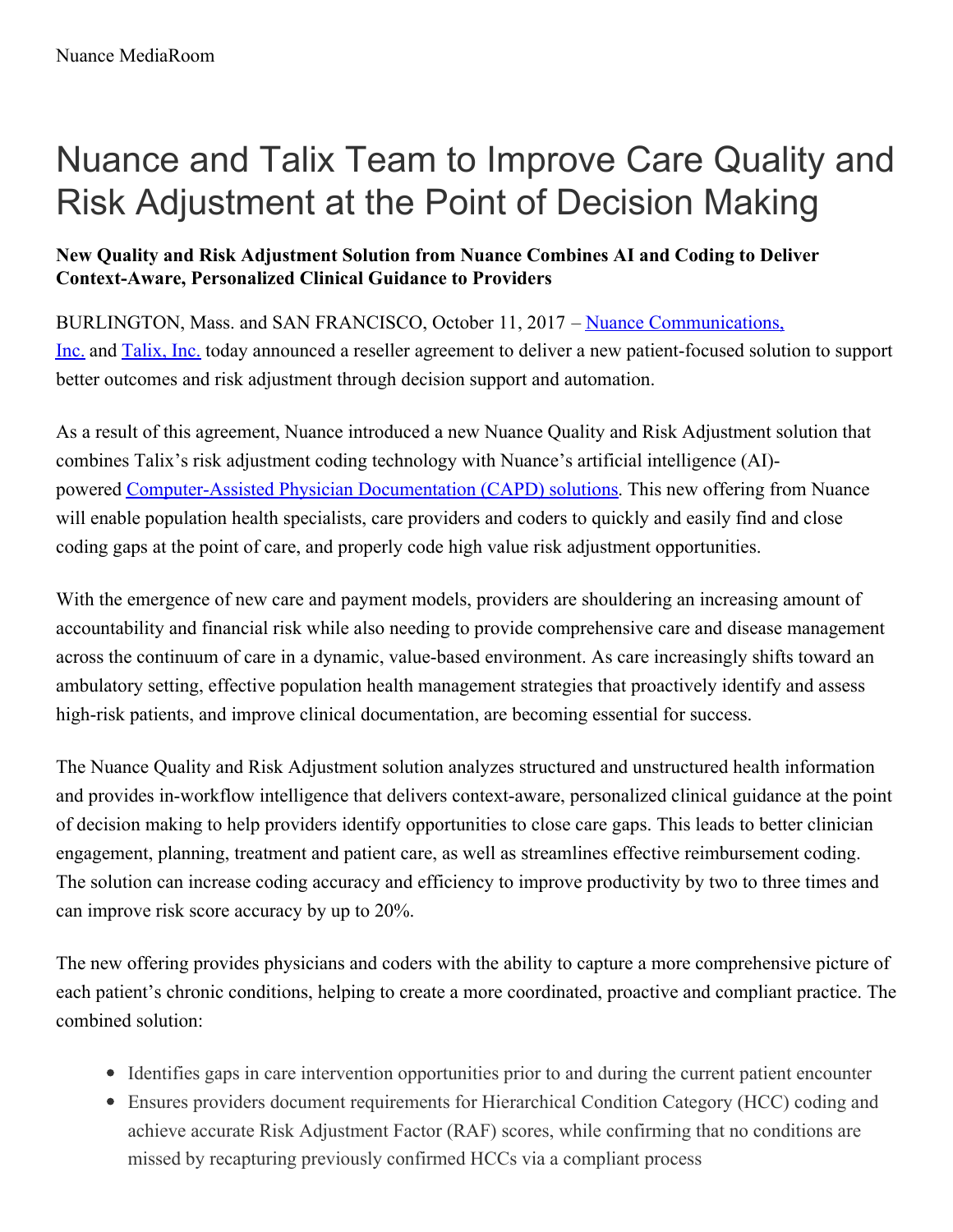- Drives better care and accurate reimbursement through complete capture of diagnosis, complications and comorbidities (CC/MCC)
- Automates extraction of diagnosis codes to save time and resources, while ensuring properly documented codes make it to claims the first time

The Nuance Quality and Risk Adjustment solution features automated chart review, in-workflow clinical guidance and analytics, and coding workspace for population health and HCC coding specialists. Nuance also offers various process improvement and educational services that ensure the technology is adopted by practitioners in a way that provides the intended clinical and financial benefits.

"This solution builds on Nuance's decades of clinical expertise, technology innovation and experience with EHR workflows that are designed to optimize provider engagement, productivity and satisfaction," said Michael Clark, SVP Clinical Documentation Solutions, Nuance. "Our relationship with Talix brings this expertise to the ambulatory care setting and enables providers to focus more on patient care, while capturing the details necessary for accurate reimbursement and proper risk adjustment performance."

The solution also features Talix's extensive health taxonomy – developed and continually refined over the last fifteen years – and purpose-built natural language processing (NLP) technology to expedite complex risk adjustment coding processes. This provides highly accurate, real-time HCC code recommendations directly from physician notes, which are then made available to providers through Nuance's deep [integration](https://www.nuance.com/healthcare/ehr-partnerships.html) with electronic health record (EHR) systems.

"Health plans are increasingly transferring the financial risk of member care onto provider organizations, motivating physicians to look for technology enabled, user-friendly solutions that will improve both patient outcomes and financial performance, and MACRA only accelerates this marketplace evolution," said Dean Stephens, CEO of Talix. "Our relationship with Nuance is focused on putting a powerful integrated tool into the hands of physicians through the EHRs they are already using that will help them utilize their time more effectively, realize more accurate reimbursements and most critically, deliver better care to their patients."

"Talix has transformed the coding and risk adjustment processes for Village Family Practice," said Clive Fields, M.D., president of Village Family Practice. "It has improved not only coding efficiency, but more importantly, the level of care we're able to provide to our patients. As a practice, we are now coding for care rather than for dollars."

To learn more about the Nuance Quality and Risk Adjustment solution and how it improves care quality and risk adjustment at the point of decision making, visit booth #715 at AHIMA's 89th Annual Convention & Exhibit in Los Angeles, CA. For more [information:](http://www.ahima.org/convention)

• [Register](http://info.talix.com/Webinar-Navigating-Coding-Workflows-Friday-10-20) for this webinar – Marilyn Garry, senior director of risk adjustment and quality at Talix, will host a webinar on October 20, 2017 from 2 – 3pm ET titled, "Navigating Coding Workflows: Workflow Best Practices for Improving Risk Adjustment Coding."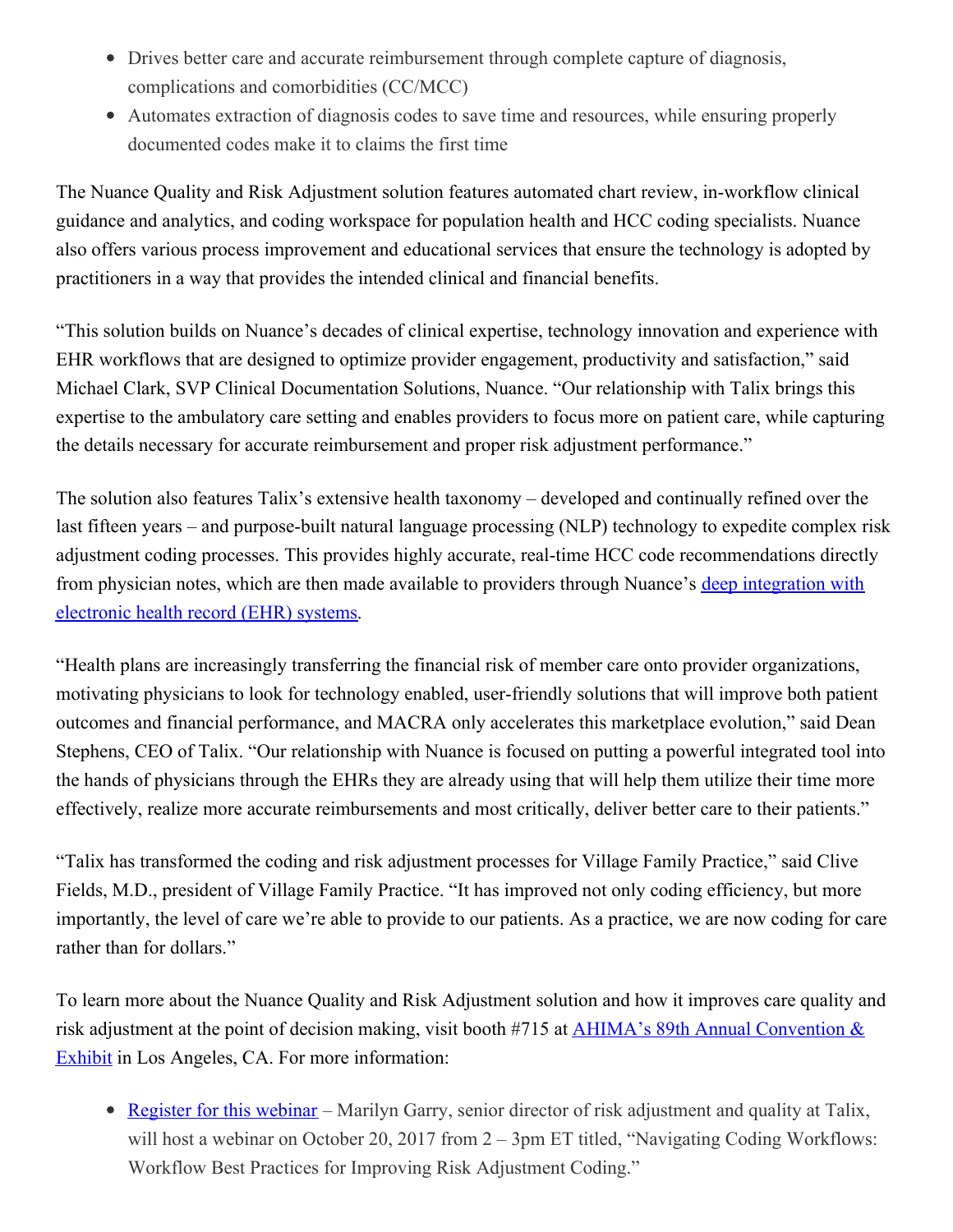• [View](https://www.nuance.com/content/dam/nuance/en_us/collateral/healthcare/data-sheet/ds-nuance-quality-and-risk-adjustment-ds-en-us.pdf) this data sheet – Learn more about patient-focused, just-in-time intervention management that engages providers.

Nuance provides a more natural and insightful approach to clinical documentation, freeing clinicians to spend more time caring for patients. Nuance healthcare solutions capture and communicate more than 300 million patient stories each year helping more than 500,000 clinicians in 10,000 healthcare organizations globally. Nuance's award-winning clinical speech recognition, medical transcription, CDI, coding, quality and medical imaging solutions provide a more complete and accurate view of patient care, which drives meaningful clinical and financial outcomes.

### About Talix

Talix provides risk adjustment and quality solutions that help providers, payers and accountable care organizations take on financial risk and succeed in value-based healthcare. Our leading-edge SaaS applications leverage best in class, proprietary NLP, machine learning and advanced in-workflow designs to transform complex data into actionable intelligence that drives improved coding efficiency and accuracy leading to better patient outcomes, more accurate reimbursements and reduced costs. For more information, please visit [www.talix.com](http://www.talix.com/) or follow [@TalixHealth](https://twitter.com/TalixHealth) on Twitter.

### About Nuance Communications, Inc.

Nuance Communications, Inc. is a leading provider of voice and language solutions for businesses and consumers around the world. Its technologies, applications and services make the user experience more compelling by transforming the way people interact with devices and systems. Every day, millions of users and thousands of businesses experience Nuance's proven applications. For more information, please visit [www.nuance.com](http://www.nuance.com/).

*Trademark reference: Nuance and the Nuance logo are registered trademarks or trademarks of Nuance Communications, Inc. or its af iliates in the United States and/or other countries. All other trademarks referenced herein are the property of their respective owners.*

### Contact Information

For Nuance Media Inquiries Julie Sculley, LPP 617-986-5730 [julie\\_sculley@lpp.com](mailto:)

For Talix Media Inquiries Kimberly Johnson, Talix 415-308-6023 [Kjohnson@talix.com](mailto:Kjohnson@talix.com)